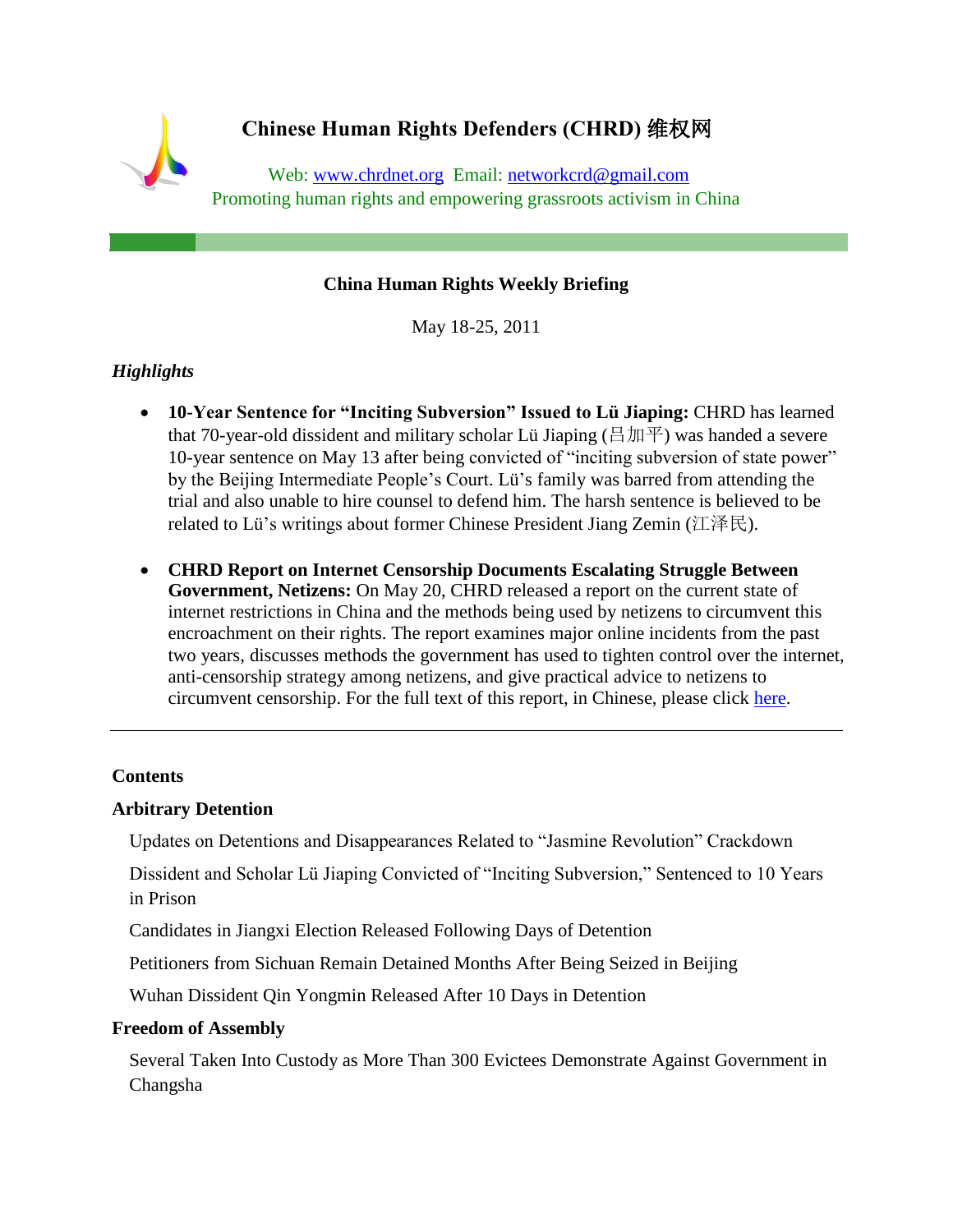[Beijing Police Take Away Workers Petitioning Against Forced Buyouts](#page-3-1)

#### **[Harassment of Activists](#page-3-2)**

[Prison Officials Cut Off Activist Tan Zuoren's Mail](#page-3-3)

[Handicapped Petitioners in Anhui Beaten by Town Party Official and Driver](#page-3-4)

## **[Torture and Other Cruel, Inhuman, or Degrading Treatment and Punishment](#page-4-0)**

[Hangzhou Woman Forced to Have Intrauterine Device Inserted in Guizhou](#page-4-1)

[Citizens' Actions](#page-4-2)

[Lawyers Submit Materials to Supreme People's Court for Review of Street Vendor's Death](#page-4-3)  [Sentence](#page-4-3)

## <span id="page-1-0"></span>**Arbitrary Detention**

## <span id="page-1-1"></span>**Updates on Detentions and Disappearances Related to "Jasmine Revolution" Crackdown**

On May 13, Liu Xiaoyuan (刘晓原), lawyer for detained Beijing activist Wang Lihong (王荔蕻), applied for Wang's release on bail to await trial on charges of "assembling a crowd to disrupt traffic order." On May 19, Liu was informed by the Chaoyang Public Security Bureau that his request had been rejected because Wang "does not suffer from serious illnesses." Liu met with Ms. Wang on May 20, and reports that she "has a good state of mind" but she continues to suffer from a number of health problems, including heart disease as well as back and nerve problems. According to Wang, the charge referred to two protests she helped organize to support three netizens on trial in Fujian Province in March and April in 2010.

On May 17, Hangzhou City-based dissident Zhu Yufu (朱虞夫) was able to meet with his lawyers Li Baiguang (李柏光) and Li Dunyong (李敦勇) for the first time since he was taken into detention on March 5. Zhu, who has been formally arrested on suspicion of "inciting subversion of state power," is currently being held in the Shangcheng District Detention Center in Hangzhou.  $(CHRD)^{i}$ 

# <span id="page-1-2"></span>**Dissident and Scholar Lü Jiaping Convicted of "Inciting Subversion," Sentenced to 10 Years in Prison**

CHRD has learned that 70-year-old Lü Jiaping ( $\exists \, \text{Im} \, \text{F}$ ), a dissident and military scholar from Xiaoyang City, Hunan Province, has been convicted of "inciting subversion of state power" and sentenced to ten years in prison. The verdict was handed down on May 13, 2011, by the Beijing Intermediate People's Court. The prison sentence is believed to come in retaliation for recent works by Lü arguing that former Chinese President Jiang Zemin (江泽民) was a "traitor" and questioning his background and political credentials. Lü and his wife were seized by police in Hunan in September 2010 and taken to Beijing. His wife has since been released. Family members were never informed of this detention or of Lü's pending trial, and the family was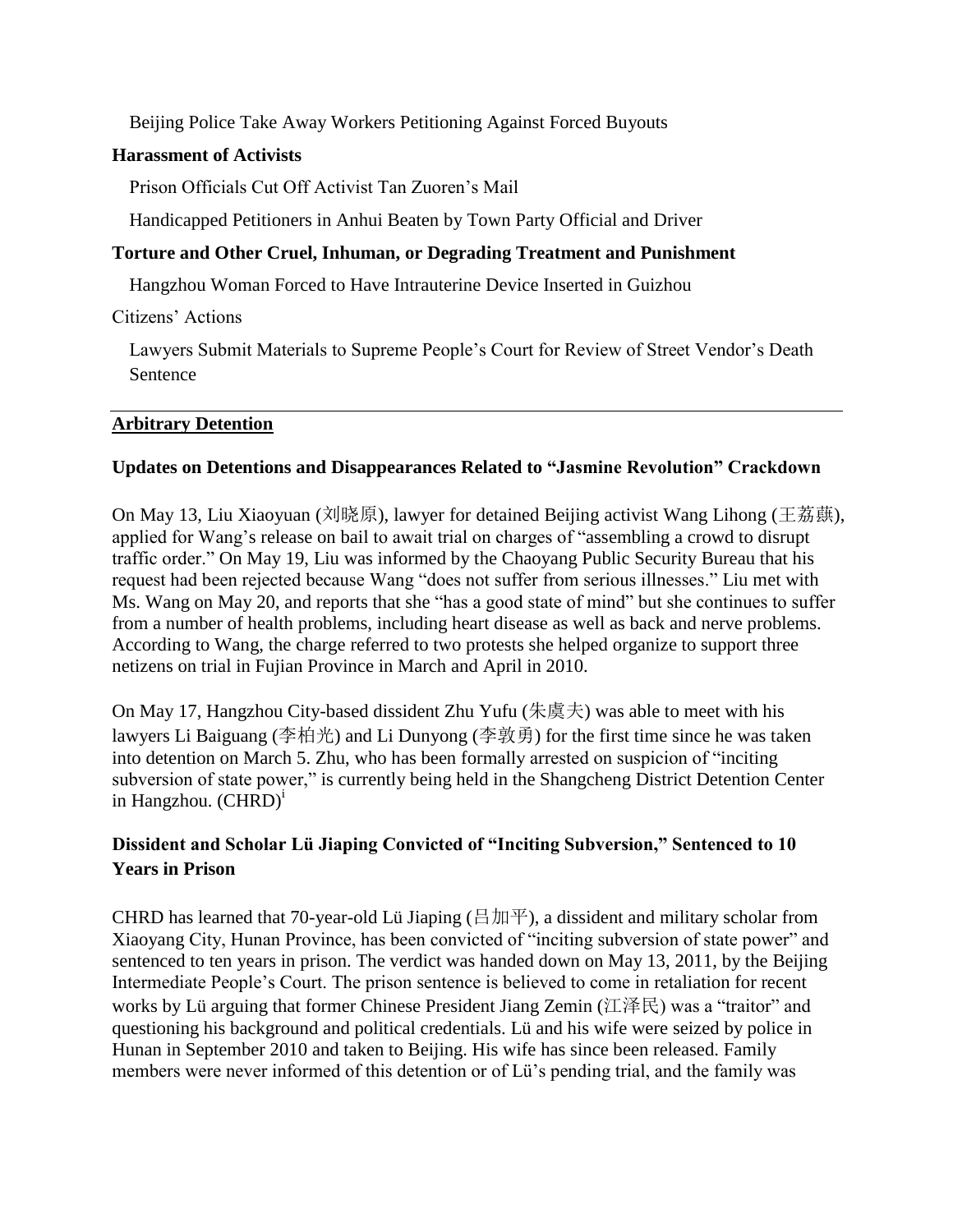unable to attend the trial or hire a lawyer to represent Lü. It is believed that Lü is currently held in Beijing Detention Center will be sent back to Hunan Province to serve his sentence. (CHRD)

## <span id="page-2-0"></span>**Candidates in Jiangxi Election Released Following Days of Detention**

CHRD has learned that Xinyu City, Jiangxi Province-based independent candidates for the People's Congress Wei Zhongping (魏忠平) and Li Sihua (李思华), as well as their campaign volunteer Peng Xinlian (彭新莲), were released on May 20 after more than a week in detention. The three were detained along with fellow candidate Liu Ping  $(\vec{X}|\vec{F})$  to prevent them from campaigning for election or speaking to voters before the May 15 and 16 voting for People's Congress representatives in Xinyu's Yushui District. Liu Ping was released on May 18 after four days of illegal detention, during which she was held in a guesthouse and kept under 24-hour guard by eight people reportedly instructed by the police. The voting for Xinyu People's Congress representatives took place on May 15 and 16, and marks the beginning of elections for local people's congresses, which are held every five years and are scheduled to take place across China in 2011 and 2012.  $(CHRD)^{ii}$ 

## <span id="page-2-1"></span>**Petitioners from Sichuan Remain Detained Months After Being Seized in Beijing**

Three Sichuan-based petitioners--Jiang Guorong (姜国荣), Liu Cunqin (刘存钦), and Peng Yan (彭燕)--remain in detention in a black jail more than two months after they were seized in Beijing, CHRD has learned. The three were detained in the capital in mid-March, during the annual meetings of the National People's Congress and the National Committee of the Chinese People's Political Consultative Conference. They are currently being held in a black jail in Pujiang County, outside of Chengdu City in Sichuan Province. The three have been petitioning about forced demolition of their homes, and further information about them is not currently available. (CHRD)<sup>iii</sup>

## <span id="page-2-2"></span>**Wuhan Dissident Qin Yongmin Released After 10 Days in Detention**

On May 23, Qin Yongmin (秦永敏), a dissident from Wuhan City, Hubei Province who had been in administration detention for 10 days, was released. It is believed that, on May 13, national security forces and other police officers in Wuhan's Qingshan District took Qin, one of the founders of the banned China Democracy Party (CDP), to the Xingouqiao Police Station. Qin was asked about, among other issues, media interviews he had given and the 1000 RMB financial assistance he had given to fellow dissident Li Wangyang. Released from prison on November 29, 2010, the long-time dissident has been administratively detained twice in less than six months, and on several occasions been summoned or had his home searched by the police. He's also undergone close monitoring, and everyone who has come to visit him has been searched and taken into custody after departing his home. (CHRD)<sup>iv</sup>

## <span id="page-2-3"></span>**Freedom of Assembly**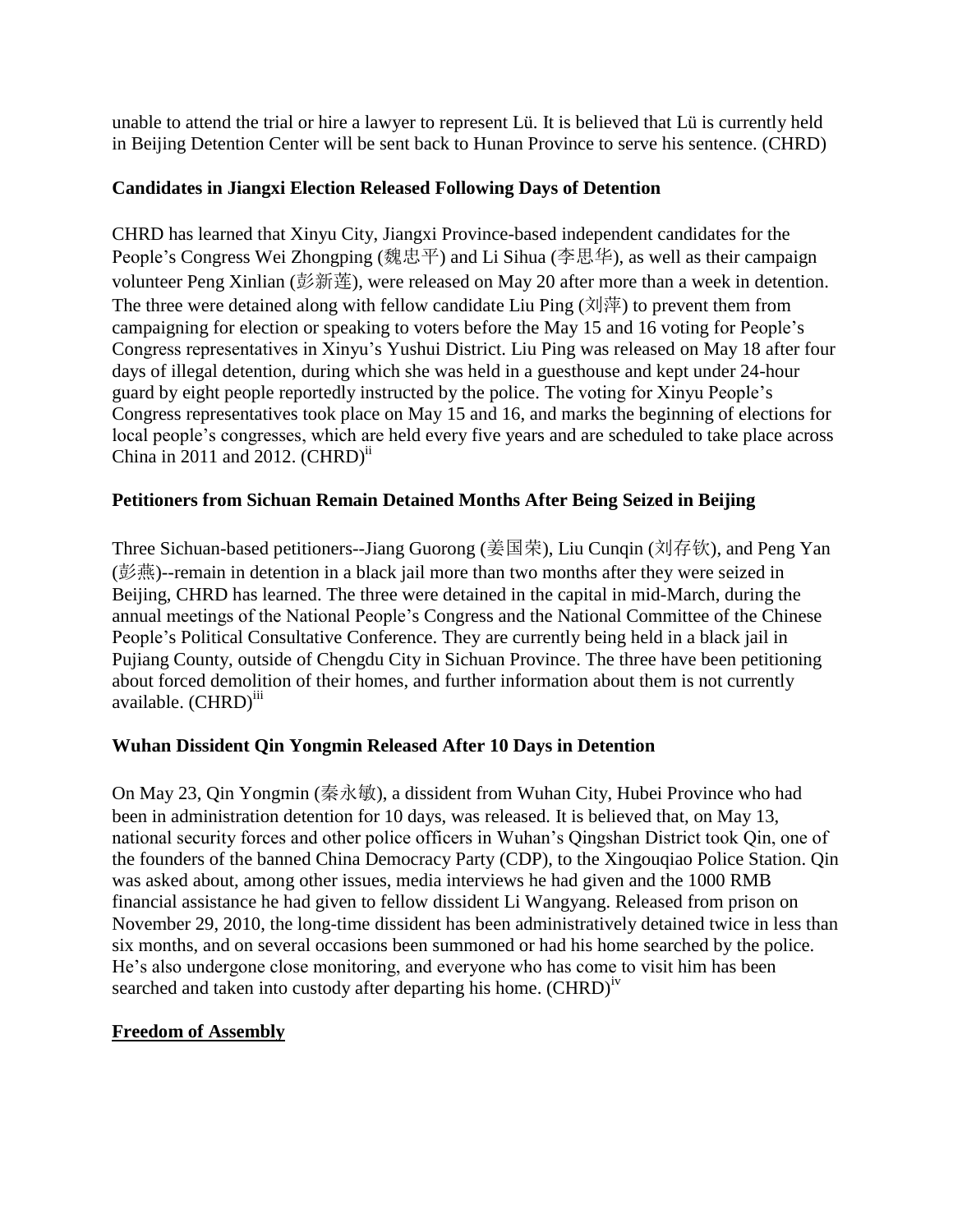# <span id="page-3-0"></span>**Several Taken Into Custody as More Than 300 Evictees Demonstrate Against Government in Changsha**

On May 16, more than 300 citizens of Changsha City, Hunan Province who were evicted from their homes collectively demonstrated against the city government. Those evicted processed en masse for over a kilometer and around the Changsha City government building, shouting slogans and calling for the eradication of official corruption. Six protestors, Wang Zhuofu, Wang Jiyong (王继勇), Zhou Jianyue (周建跃), Wang Yunqing (王云清), Wen Shaoping (文哨平), and Li Qiaoling (李巧玲), were taken into police custody. Some demonstrators went to the provincial public security office to protest these unlawful detentions, and all those taken into custody were released the same day. The protesters had been evicted without receiving any compensation and resettlement, and no department will discuss their situation with them.  $(CHRD)^V$ 

# <span id="page-3-1"></span>**Beijing Police Take Away Workers Petitioning Against Forced Buyouts**

On May 23, police in Beijing took away nearly 200 individuals petitioning about buyouts they were forced to accept by various financial institutions across the country. It is believed that they were sent to Jiujingzhuang, a centralized black jail in Beijing. The 200 petitioners are among more than 600 banking industry professionals from around the country who recently went to the China Banking Regulatory Commission (CBRC) to voice their grievances. Over 400 were dispersed from around the CBRC on May 23 and went that afternoon to petition at the main offices of their respective head companies. Due to corporate restructuring and downsizing, forced buyouts have led to more than 400 thousand financial sector workers losing their jobs in the past decade.

CHRD also learned that among those taken to Jiujingzhuang, petitioners Huang Xingzhi (黄行芝) and Pan Xiangrong (潘向荣), residents of Qianjiang City, Hubei Province, were then taken away by Qingqiang government personnel and are being held in a black jail in the Lianhuachi area of Beijing.  $(CHRD)^{vi}$ 

## <span id="page-3-2"></span>**Harassment of Activists**

# <span id="page-3-3"></span>**Prison Officials Cut Off Activist Tan Zuoren's Mail**

Officials at Sichuan's Ya'an Prison are refusing to allow imprisoned activist Tan Zuoren (谭作 人) to receive mail, his wife Wang Qinghua (王庆华) reports. According to Wang, who recently visited Tan in prison, he is in reasonable health and is not being mistreated, aside from this restriction on his communications. Tan, a Sichuan-based activist and environmentalist, was convicted of "inciting subversion of state power" after he organized an investigation into the deaths of children during the 2008 Sichuan earthquake and attempted to assist parents of these children in their fight for justice. He is currently serving a five-year prison term. (CHRD)<sup>vii</sup>

# <span id="page-3-4"></span>**Handicapped Petitioners in Anhui Beaten by Town Party Official and Driver**

On the morning of May 17, three disabled petitioners from Changfeng County, Anhui Province, were hospitalized after being beaten by a local official and his driver following an argument. The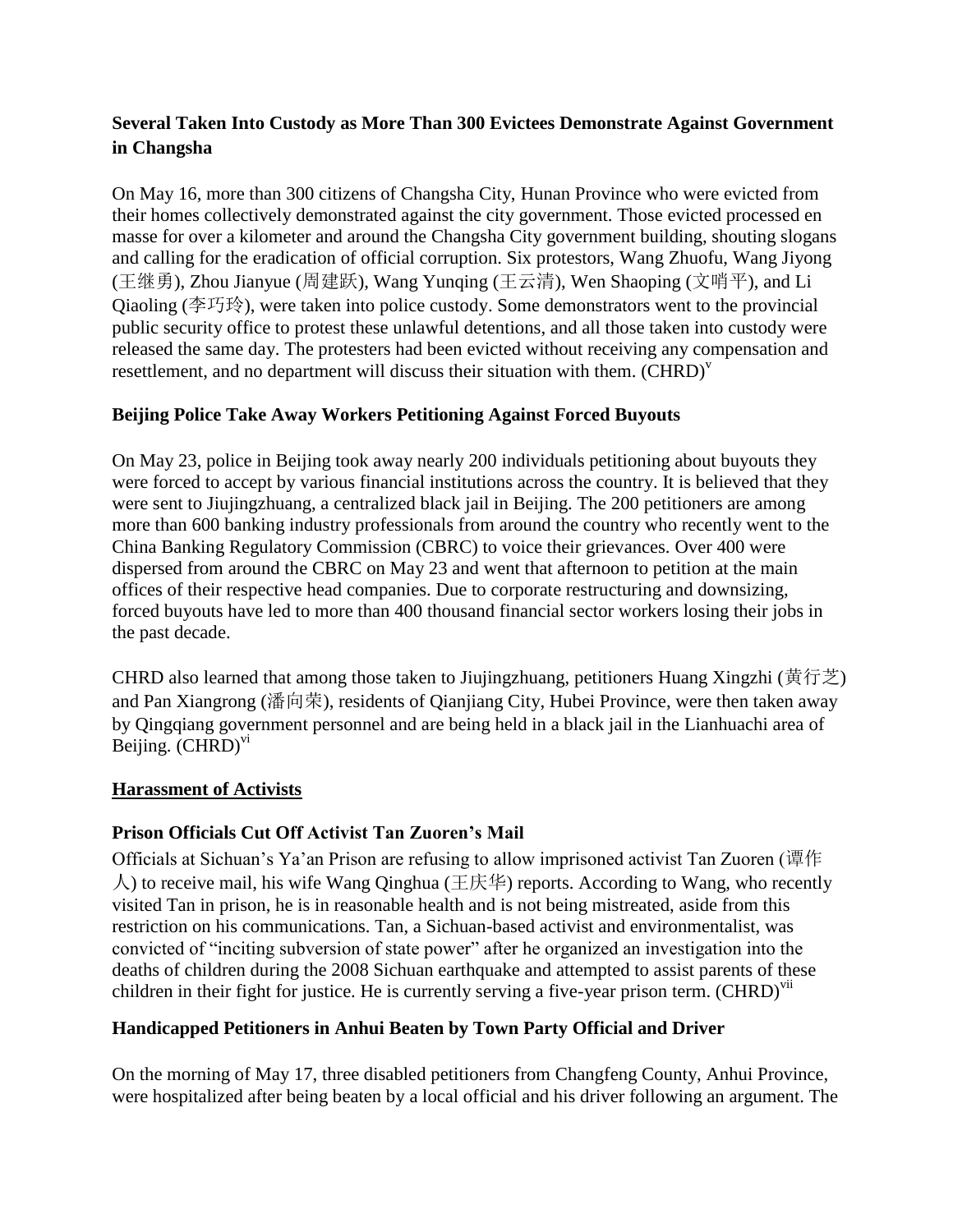three--Ding Zhongfu (丁忠福), Wang Guofu (王国福), and He Zechuan (何泽传)--had traveled to the Gangji Town government to follow up with local officials regarding welfare payments they had been promised in a May 7 meeting along with other disabled petitioners. They got into an argument with Li Fabing (李法兵), vice-secretary of the Town Party Committee, who only offered to pay the three half of the amount they had originally been promised. Shortly after the three left the office, Li's driver drove a car carrying Li into their group, knocking down Ding, at which point Li got out of the car and began striking Ding. Wang and He were beaten by the driver as they attempted to help their friend. Ding, Wang, and He were taken to a nearby hospital for treatment; police who arrived at the scene did not take any action against Li or his driver.  $(CHRD)^{viii}$ 

## <span id="page-4-0"></span>**Torture and Other Cruel, Inhuman, or Degrading Treatment and Punishment**

## <span id="page-4-1"></span>**Hangzhou Woman Forced to Have Intrauterine Device Inserted in Guizhou**

CHRD has learned that Zhang Xuequn (张雪群), a woman from Hangzhou City, was forced to have an intrauterine device (IUD) inserted in Banqiao Village, Zhijin County, Guizhou Province. Visiting her mother-in-law at the time of the incident, Zhang was assaulted by local officials before being forcibly dragged to Banqiao's Family Planning Station for the procedure, and her husband was subjected to security detention for three days. According to Zhang, she had brought her 14-month-old baby to Banqiao, where her husband's *hukou* is located, during the May Day holiday, and staff of the family planning station came on May 3 to conduct a survey and requested Zhang immediately submit to the procedure. Before being taken away, she produced a marriage certificate and official birth certificate, and said that her poor physical condition and non-local status made her unsuitable for the procedure. Following the forced operation, Zhang suffered abdominal pain and lost a large amount of blood, and hospital examinations showed she was suffering from several serious health problems. The incident has outraged netizens and became known as the "Guizhou Family Planning-Gate" after the facts were posted online. On May 22, Zhang informed CHRD she is preparing to sue over the incident.  $(CHRD)^{ix}$ 

## <span id="page-4-2"></span>**Citizens' Actions**

# <span id="page-4-3"></span>**Lawyers Submit Materials to Supreme People's Court for Review of Street Vendor's Death Sentence**

On May 23, 2011, lawyers for Shenyang street vendor Xia Junfeng (夏俊峰)--Chen Youxi (陈有 西) and Zhong Guolin (钟国林)--submitted materials to the First Criminal Court of the Supreme People's Court (SPC) in preparation for the SPC's review of Xia's death sentence. On May 9, 2011, the Liaoning Province High Court upheld the death sentence verdict handed down to Xia, originally convicted of intentional homicide by the Shenyang Intermediate People's Court for killing two City Administration and Law Enforcement officials (*chengguan*) as he was being violently beaten by them. The verdict has outraged many netizens.  $(CHRD)^{x}$ 

## *Editors: David Smalls and Lin Sang*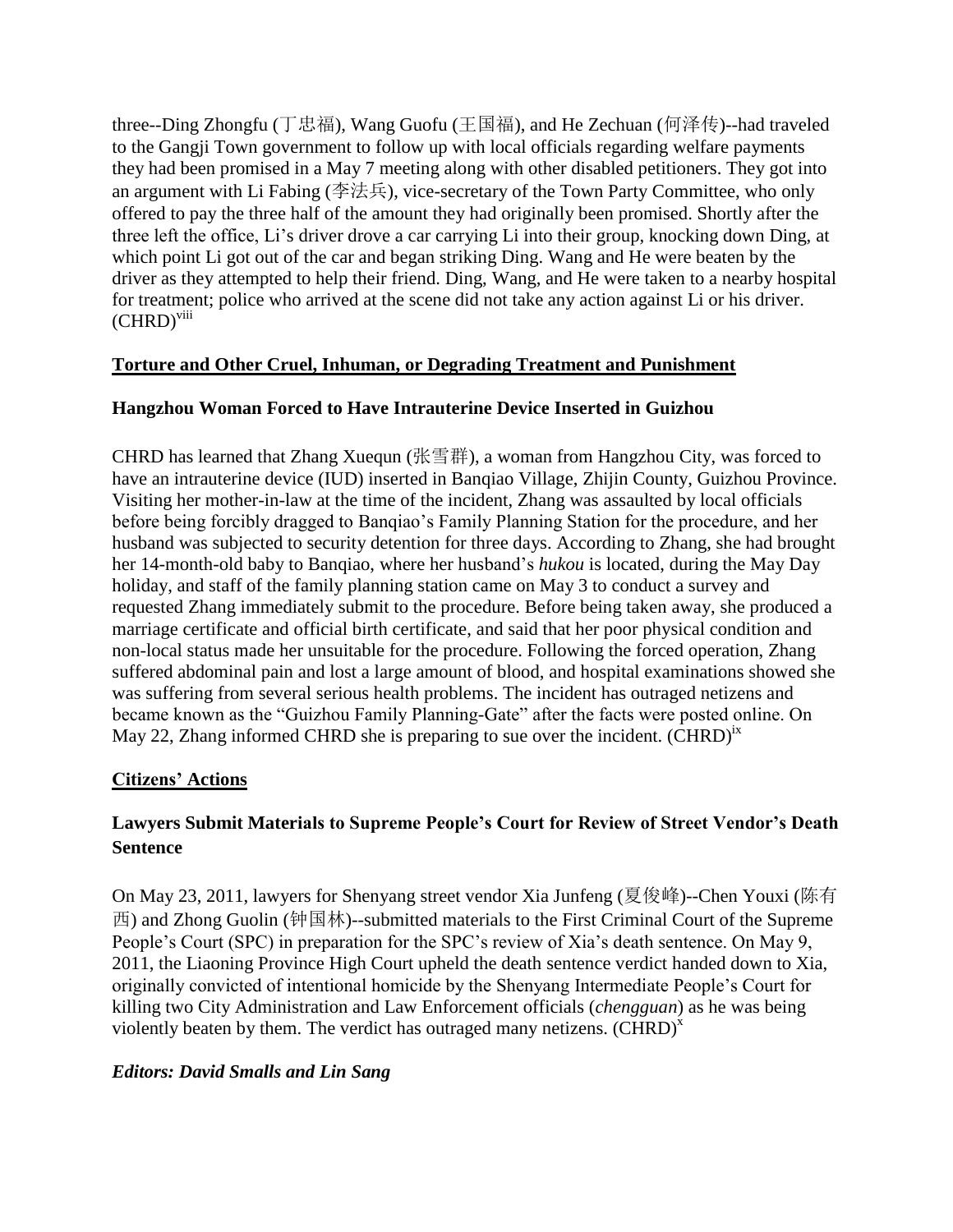#### Follow us on Twitter: [@CHRDnet](http://twitter.com/#%21/CHRDnet)

#### [News updates from CHRD](http://www.chrdnet.org/)

Chinese Human Rights Defenders (CHRD) is a China-based, non-political, nongovernmental network of grassroots and international activists promoting human rights and empowering grassroots activism in China. CHRD's objective is to support human rights activists in China, monitor human rights developments, and assist victims of human rights abuses. CHRD advocates approaches that are non-violent and based on rule of law. CHRD conducts research, provides information, organizes training, supports a program of small grants to human rights activists and researchers, and offers legal assistance.

*Chinese Human Rights Briefing* (CHRB) is a daily newsletter providing the latest information on China's human rights developments. Our information originates from Chinese human rights defenders and groups at the grassroots. CHRD is responsible for all information published in CHRB. A compilation of each week's CHRBs, updated daily, is available on our website.

Please feel free to use CHRD information, and please attribute it to CHRD when you do so.

To unsubscribe, please "Reply" to this mail with "unsubscribe" in the "Subject" line.

ii "Xinyu City, Jiangxi Province Independent Candidate Wei Zhongping and Others Regain their Freedom" (江西新 余市独立候选人魏忠平等人获自由), May 20, 2011, [http://wqw2010.blogspot.com/2011/05/blog-post\\_2543.html;](http://wqw2010.blogspot.com/2011/05/blog-post_2543.html) "Independent Candidate Liu Ping, of Jiangxi, Released after 4 Days of Illegal Detention" (江西独立候选人刘萍被 非法关押 4 天后获释), May 18, 2011[, http://wqw2010.blogspot.com/2011/05/4.html](http://wqw2010.blogspot.com/2011/05/4.html)

iii "Pujiang County, Chengdu City, Sichuan Province is Still Holding Petitioners in Detention following the Two Meetings" (四川成都蒲江仍然关押着一批两会上访的访民), May 21, 2011, [http://wqw2010.blogspot.com/2011/05/blog-post\\_6035.html](http://wqw2010.blogspot.com/2011/05/blog-post_6035.html)

iv "Wuhan Dissident Qin Yongmin Released after 10 days of Administrative Detention" (武汉异议人士秦永敏 被 拘留十天后获释), May 23, 2011, [http://wqw2010.blogspot.com/2011/05/blog-post\\_3536.html](http://wqw2010.blogspot.com/2011/05/blog-post_3536.html)

v "300 Demonstrated Outside City Government in Changsha City, Many Taken Away" (长沙市 300 余名被拆迁户 到市政府示威多人被抓), May 24, 2011,<http://wqw2010.blogspot.com/2011/05/300.html>

vi "Financial Workers Nationwide Forced to Accept Buyouts Defend Their Rights in Beijing" (全国金融买断职员 进京维权动态), May 23, 2011, [http://wqw2010.blogspot.com/2011/05/blog-post\\_4573.html;](http://wqw2010.blogspot.com/2011/05/blog-post_4573.html) "Hubei Petitioners Huang Xingzhi and Pan Xiangrong Detained in Black Jail" (湖 北访民黄行芝、潘向荣在京被关黑监狱), May 24, 2011, [http://wqw2010.blogspot.com/2011/05/blog-post\\_24.html](http://wqw2010.blogspot.com/2011/05/blog-post_24.html)

 i "Wang Lihong's Lawyer Applies for Her Release on Bail to Await Trial, is Rejected" (王荔蕻的律师为其申请取 保候审被拒), May 20, 2011, [http://wqw2010.blogspot.com/2011/05/blog-post\\_7307.html;](http://wqw2010.blogspot.com/2011/05/blog-post_7307.html) "Zhu Yufu Able to Meet with Lawyer, Sends Birthday Greetings to Wife" (朱虞夫得律师会见, 转话祝妻子生日快乐), May 18, 2011, [http://wqw2010.blogspot.com/2011/05/blog-post\\_681.html](http://wqw2010.blogspot.com/2011/05/blog-post_681.html)